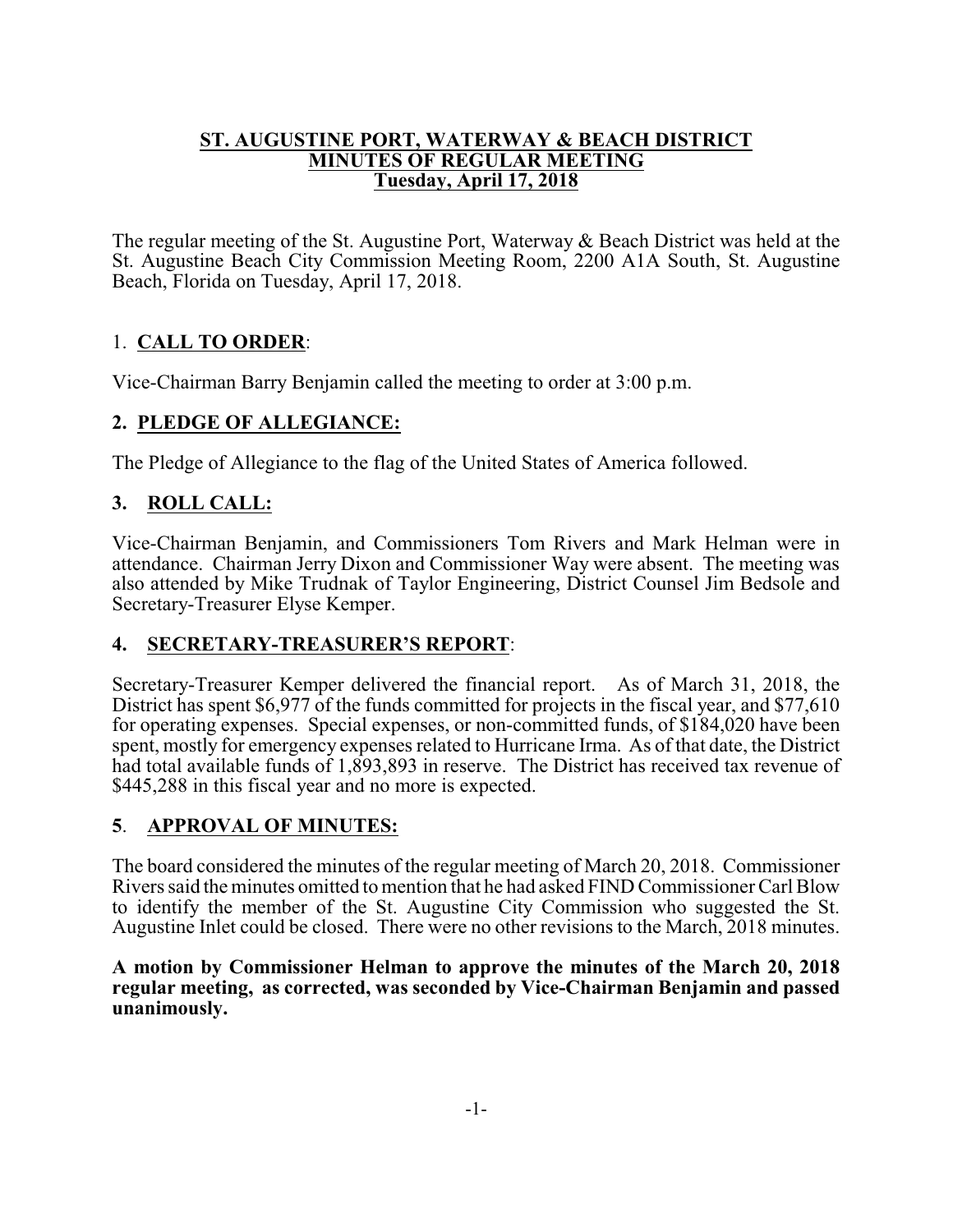## **6. ENGINEERING REPORT:**

Mike Trudnak delivered the engineering report on behalf of Taylor Engineering. He said the marine contractor had replaced channel Markers 1 and 12 and a slow-speed sign in Salt Run. Also, he presented the board with Change Order Number 6 for the Summer Haven River Restoration project for the final contractor cost for site restoration totaling \$92,250.00.

#### **A motion by Vice-Chairman Benjamin to approve Change Order Number 6 for \$92,250.00 was seconded by Commissioner Rivers and passed unanimously.**

## **7. OLD BUSINESS: NONE**

## **8. NEW BUSINESS:**

#### **A. Discussion regarding renewal of FASD membership - Commissioner Rivers**

Commissioner Rivers discussed the benefits of the District becoming a member of the Florida Association of Special Districts.

#### **A motion by Vice-Chairman Benjamin to join the Florida Association of Special Districts at an annual expense of \$250.00 was seconded by Commissioner Helman and passed unanimously.**

## **9. GOVERNMENT REPRESENTATIVE COMMENTS:**

Jim Piggott, Director of General Services, City of St. Augustine, reported the Lighthouse Boat Ramp is undergoing repair which should be completed by June. City workers have located two more floating dock sections from Hurricane Irma and will secure and remove them. Repair to the City Marina's docks has begun. The docks will be constructed off-site. He said city commissioners are all very appreciative of the District and its activities in support of marine projects throughout the county.

Jason Hair, project engineer for the Corps of Engineers, discussed the possibility of repairing the groin on the north side of St. Augustine Inlet. He said the sand-tight groin built in the 1940s has gradually become more porous over the decades and now allows a great deal of sand to leak through onto Porpoise Point. However, he said the Corps is reluctant to repair the groin because Porpoise Point has experienced such a huge loss of sand due to hurricanes in the last two seasons. He said the loss of sand on beaches to the north of the inlet has also played a role in diminishing the amount of sand migrating onto Porpoise Point and has exacerbated the erosion problem as have new wave patterns generated by shifts in local shoals. He said the St. Augustine Beach renourishment project will be completed by June and will result in almost 800,000 cubic yards of sand moving mostly from the ebb shoal to St. Augustine Beach. He said a renourishment project is also planned for a three-mile stretch of Vilano Beach but is still in the planning stages. He said the 1.3 million yards of sand necessary for that project will be taken mainly from the ebb shoal. In response to questions from Commissioner Helman, Mr. Hair said recent storms have diminished the amount of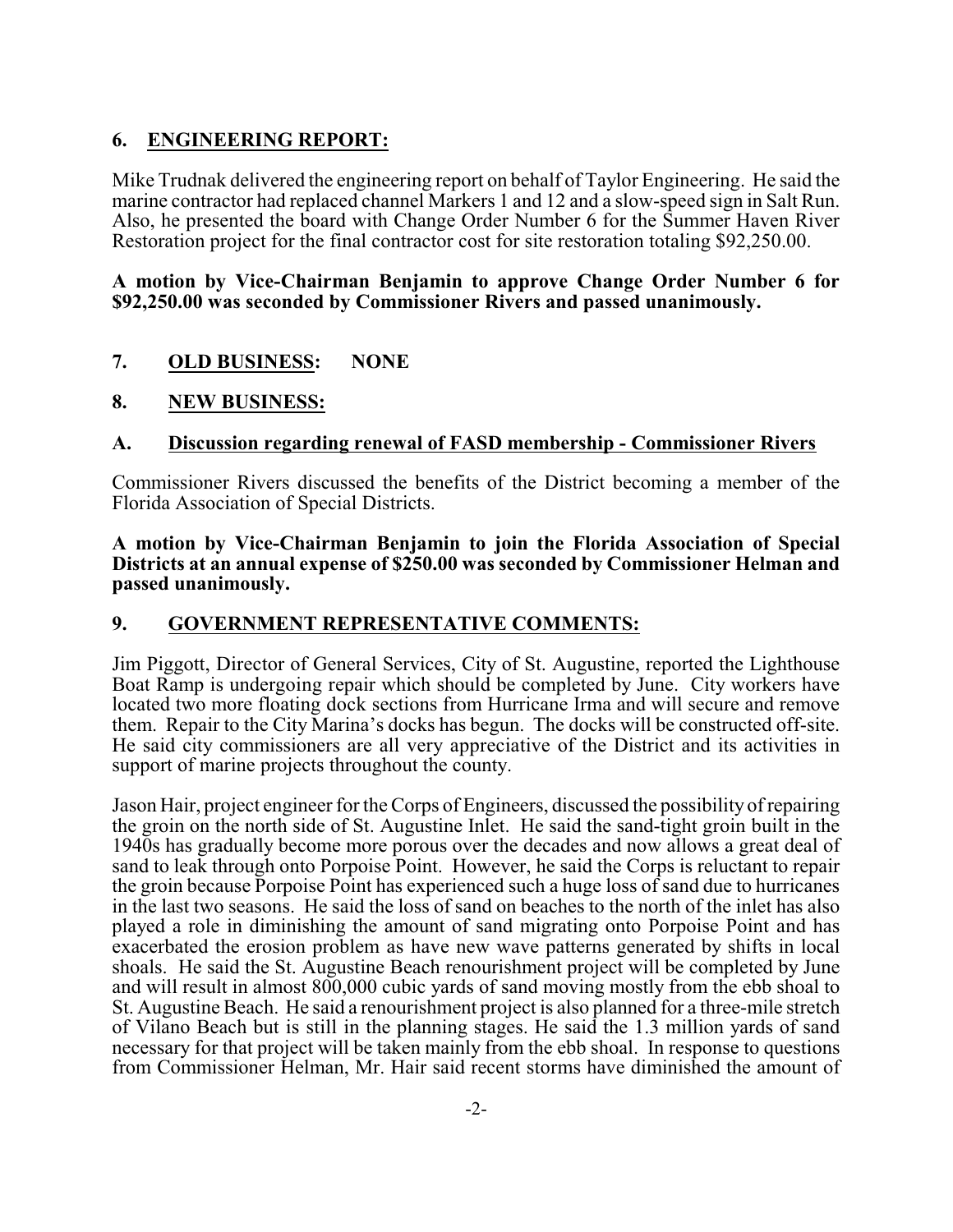sand flowing south into the inlet, and reiterated the Corps is reluctant to tighten the groin because it could cause more erosion along Porpoise Point.

Chairman Dixon arrived at this point in the meeting.

Commissioner Carl Blow, St. Johns County's member of the Florida Inland Navigation District, pointed out that the plans of the Corps to renourish the three-mile area north of the inlet are separate from plans by the county to maintain the north beaches. The county hopes to obtain the approval of oceanfront owners to levy a special tax for the benefit of beach maintenance and renourishment, but such a measure depends on the consent of an adequate number of those property owners who will bear the tax burden.

Corporal Josh Underwood, St. Johns County Sheriff's Office Marine Unit, reported his agency spent 128 man-hours on the water last month, fielded 52 calls, issued 2 citations and 6 warnings, found one new derelict vessel, inspected 46 vessels for waste disposal equipment and cited 3 violators.

Chris Pacetti, St. Augustine Fire Department, said his agency has taken delivery of a new fireboat and has already used it to respond to 13 calls for service in the past month.

FIND Commissioner Carl Blow said the regular meeting of FIND's board will be in Flagler County this month and invited everyone to attend the informal gathering at Bing's Landing in the Hammock on April 19.

In response to questions from Commissioner Helman, Mr. Blow said a large amount of concrete for artificial reefs remains in storage and that little has been deposited offshore in the last 2 years because of hurricanes and bad weather. He said he and Commissioner Rivers attended a recent St. Augustine City Commission meeting where a FIND grant was ceremonially awarded. He said some members of the city commission were unaware of the District's status as the local sponsor of St. Augustine Inlet, but they all know now. He said the district has contributed \$1.6 million to the city in the past decade for matching funds for FIND grants to conduct local marine projects.

Lt. Steve Zukowski, Florida Fish & Wildlife Conservation Commission (FWC), said his unit has received a refurbished 28 foot Boston Whaler with twin 300 horsepower Suzuki engines. He mentioned the shipwreck artifact which washed ashore in Guana Park is causing parking problems as people visit the relic and park along A1A on private property.

He said boating activity is up with the warmer weather and so is the number of boating mishaps. A recent one involved two underage operators of jet skis who were injured jumping wakes of large vessels. He said younger operators need boating course certificates or adult supervision and often lack either.

Lt. Zukowski said all of the derelict vessels resulting from Hurricane Irma were removed by the Coast Guard at government expense and are being held in Green Cove Springs awaiting disposal.